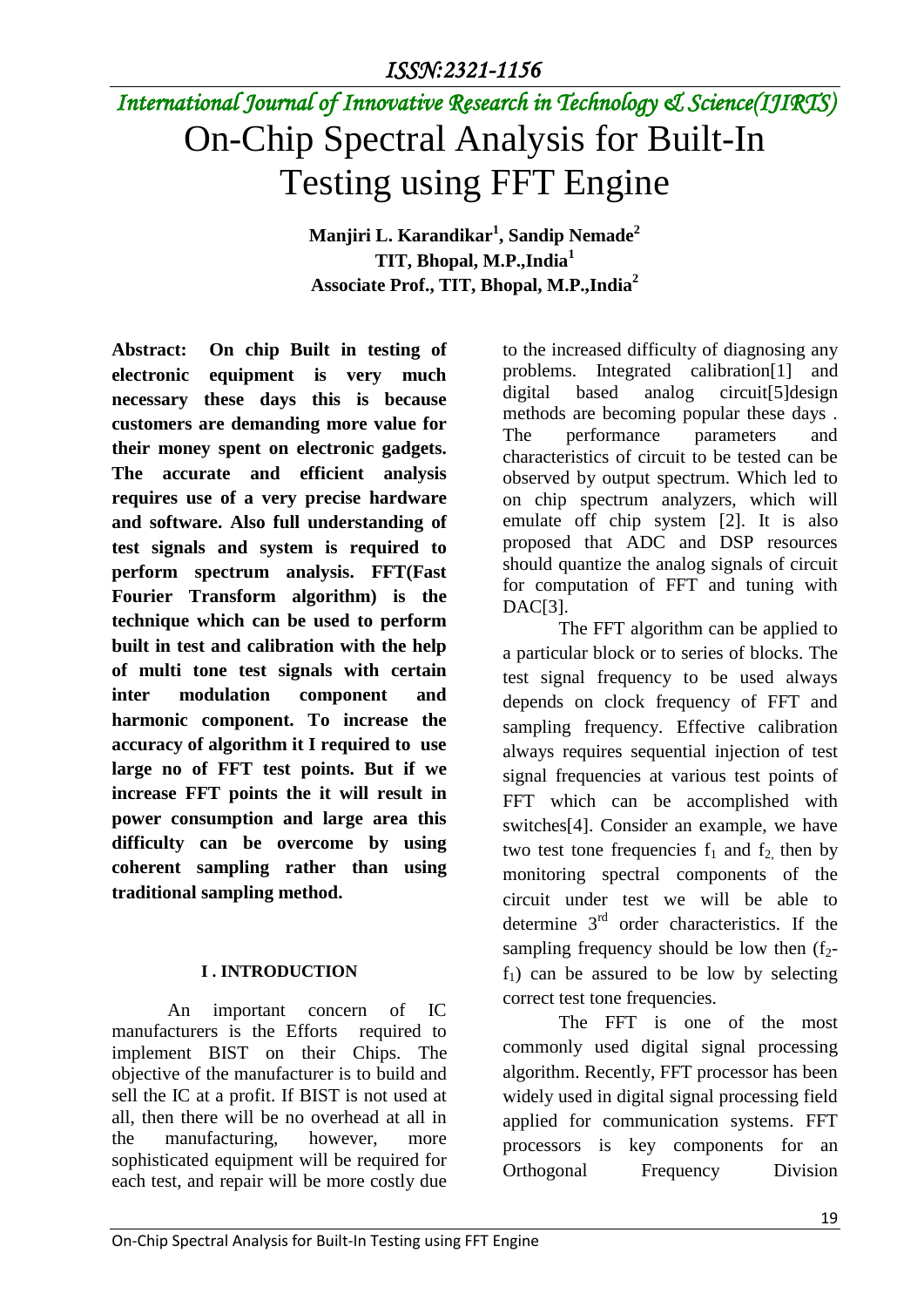# *ISSN:2321-1156*

*International Journal of Innovative Research in Technology & Science(IJIRTS)* Multiplexing (OFDM) These requirements typically translate into a large number of FFT points resulting in area and power requirements. The purpose of the proposed FFT approach is to reduce the overhead associated with on-chip FFT implementations for built-in testing. frequency component.

#### **II . FFT ALGORITHM**

The original FFT algorithm was designed for calculation of input waveforms of a spectrum only for certain frequencies which are separated from fundamental frequencies  $(F_f)$ . The  $F_f$  depends on the sampling frequency  $f_s$  as wel as NFFT, where N denotes length of FFT such that

#### $F_f = f_s / NFFT$

To reduce the spectral leakage and for frequency resolution we can reduce  $f_s$  or FFT length can be increased, but we have constraint on sampling frequency and this constraint is that it should satisfy niquist criteria butw e can not play with  $f_s$  while dealing with on chip analysis. However if we increase the length N of FFT it increases the area and feasibility of FFT algorithm in testing. Thus FFT algorithm is merely useful in multi-tone testing because of spectral leakage problem.

One technique is useful inand efficient for on chip spectrum analysis [6] and the technique is coherent sampling [7] . Condition for oherent sampling is given by

fi/f<sup>s</sup> = N/NFFT………..(1)

Where  $f_i$  is the input frequency,  $f_s$  is the sampling frequency, N is no of cycles to be sampled and NFFT is length of FFT. Coherent sampling is generally used in single tone testing. This is because input frequency can be calculated for single

## **III. PROPOSED TECHNIQUE**

Proposed approach is based on coherent sampling as mentioned in the above section. The sampling frequency is chosen on the basis of frequency difference between the tones in multi-tone test. But before going toward our main aim that is multi–tone test we will first discuss single tone test.

The sampling frequency equation (1) is rearranged and given by

$$
f_{sc} = f_i * NFFT/N \dots \dots \dots (2)
$$

in this case f<sub>sc</sub> is coherent sampling frequency which is calculated for required input test frequency  $f_i$  for FFT length NFFT and number of cycles of input test signal.

However for performing multitone test the fundamental frequency is ∂f and it is used in calculation of  $f_i$  in equation (2). In multitone test the spacing between the test tones should be equal to ∂f or multiples of ∂f. With predefined value for ∂f the corresponding value of  $f_{\rm sc}$  can be determined as follows

 $f_{sc} = \partial f^*NFFT/N$ ............(3)

The choice of test tone frequency is chosen as follows

a) The test tone frequency should be integer multiple of ∂f

b) The test tone signal frequency should be less than half of  $f_{\rm sc.}$ 

If test frequency is chosen by following the above criteria we will be able to eliminate spectral leakage but also we will be able to achieve certain benefits such as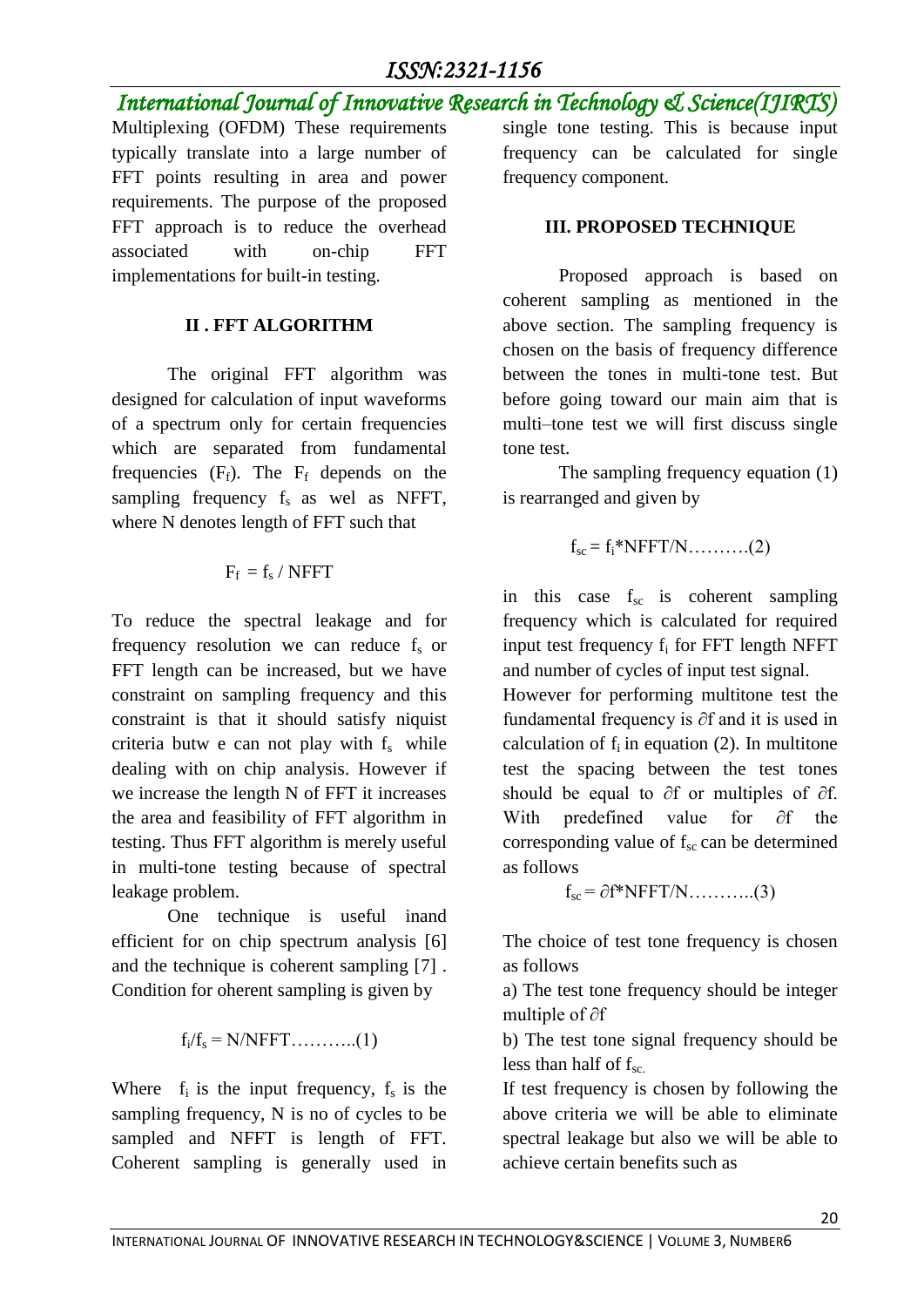# *International Journal of Innovative Research in Technology & Science(IJIRTS)*

a) Spectral characteristics can be determined for obtaining higher order harmonics of input test tone signal.

b) Spectrum of input frequency  $f_i$  and its harmonic can be accurately calculated without aliasing and spectral leakage up to seventh order.

c) The noise levels with our approach is generally low.

As a reference for comparison to the postlayout 16-point FFT results, the "Calculated Input" columns include the corresponding frequency component values obtained for the same input with an ideal 65 536-point FFT. An error of less than ±0*.*02 dB is observed for the fundamental components at 3 and 5 MHz, whereas the applied 50-dBc IM3 components at 1 and 7 MHz are captured with an error of 0.72 and 1.32 dB, respectively. The post-layout FFT engine simulation results indicate that the chosen combination of a 10-bit ADC and a 16-point FFT in this example is suitable to accurately determine the IM3 components of  $\leq 50$  dBc.

## **IV.CONCLUSION**

An accurate FFT-based analysis approach was introduced for on-chip spectral characterization of multi-tone signals. The proposed approach was derived from the coherent sampling method. It was demonstrated using VHDL that it allows the designer to select the appropriate test signal frequencies, ADC resolution, and FFT length to achieve the desired frequency resolution in the output spectrum without spectral leakage. The method avoids the use of a large number of FFT points to minimize the required on-chip FFT resources for areaand power-efficient built-in testing applications For a 16-MHz 16-point FFT computation, the implemented FFT engine

consumes an estimated power of 5.57 mW with 1.1 V supply and occupies an area of 0.068mm2. A methodology was presented to determine the suitable ADC resolution and the FFT length to obtain a required accuracy. For example, when combined with a 10-bit ADC, the simulated error for IM3 extraction from the output spectrum of the 16-point FFT is within 1.5 dB for IM3 components  $\leq 50$  dBc.

## **REFERENCES**

[1] D. Kaczman, M. Shah, M. Alam, M. Rachedine, D. Cashen, L. Han,and A. Raghavan, "A single–chip 10-band WCDMA/HSDPA 4-band GSM/EDGE SAW-less CMOS receiver with DigRF 3G interface and +90 dBm IIP2," *IEEE J. Solid-State Circuits*, vol. 44, no. 3, pp. 718–739, Mar. 2009.

[2] A. P. Jose, K. A. Jenkins, and S. K. Reynolds, "On-chip spectrum analyzer for analog built-in self test," in *Proc. IEEE VLSI Test Symp.*, May 2005, pp. 131–136.

[3] H.-M. Chang, M.-S. Lin, and K.-T. Cheng, "Digitally-assisted analog/RF testing for mixed-signal SoCs," in *Proc. 17th IEEE Asian Test Symp.*, Nov. 2008, pp. 43–48.

[4] I. Vassiliou, K. Vavelidis, T. Georgantas, S. Plevridis, N. Haralabidis, G. Kamoulakos, C. Kapnistis, S. Kavadias, Y. Kokolakis, P. Merakos, J. C. Rudell, A. Yamanaka, S. Bouras, and I. Bouras, "A single-chip digitally calibrated 5.15-5.825-GHz 0.18-*μ*m CMOS transceiver for 802.11a wireless LAN," *IEEE J. Solid-State Circuits*, vol. 38, no. 12, pp. 2221–2231, Dec. 2003.

[5] B. Murmann, "Digitally assisted analog circuits," *IEEE Micro*, vol. 26,no. 2, pp. 38– 47, Mar.–Apr. 2006.

[6] *IEEE Standard for Digitizing Waveform Recorders*, IEEE Standard

1057–2007, Apr. 2008.

[25] *IEEE Standard for Terminology and Test Methods for Analog to Digital*

*Converters*, IEEE Standard 1241–2010, Jan. 2011.